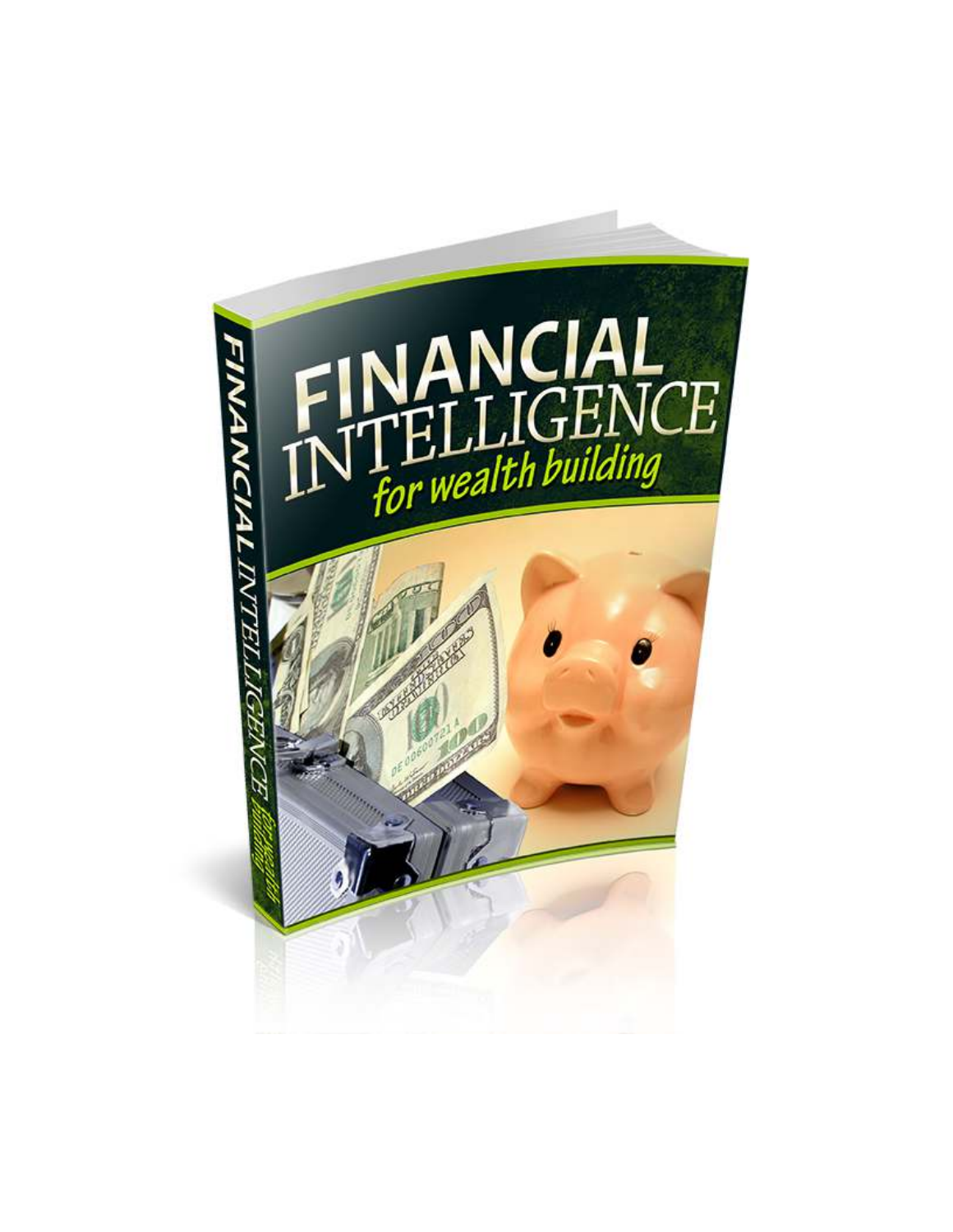## **Financial Intelligence**

For Wealth Building

**"Greatly Enhance Your Financial Sense In A Fun And Easy Way – And Take Control Of Your Finances Today!"**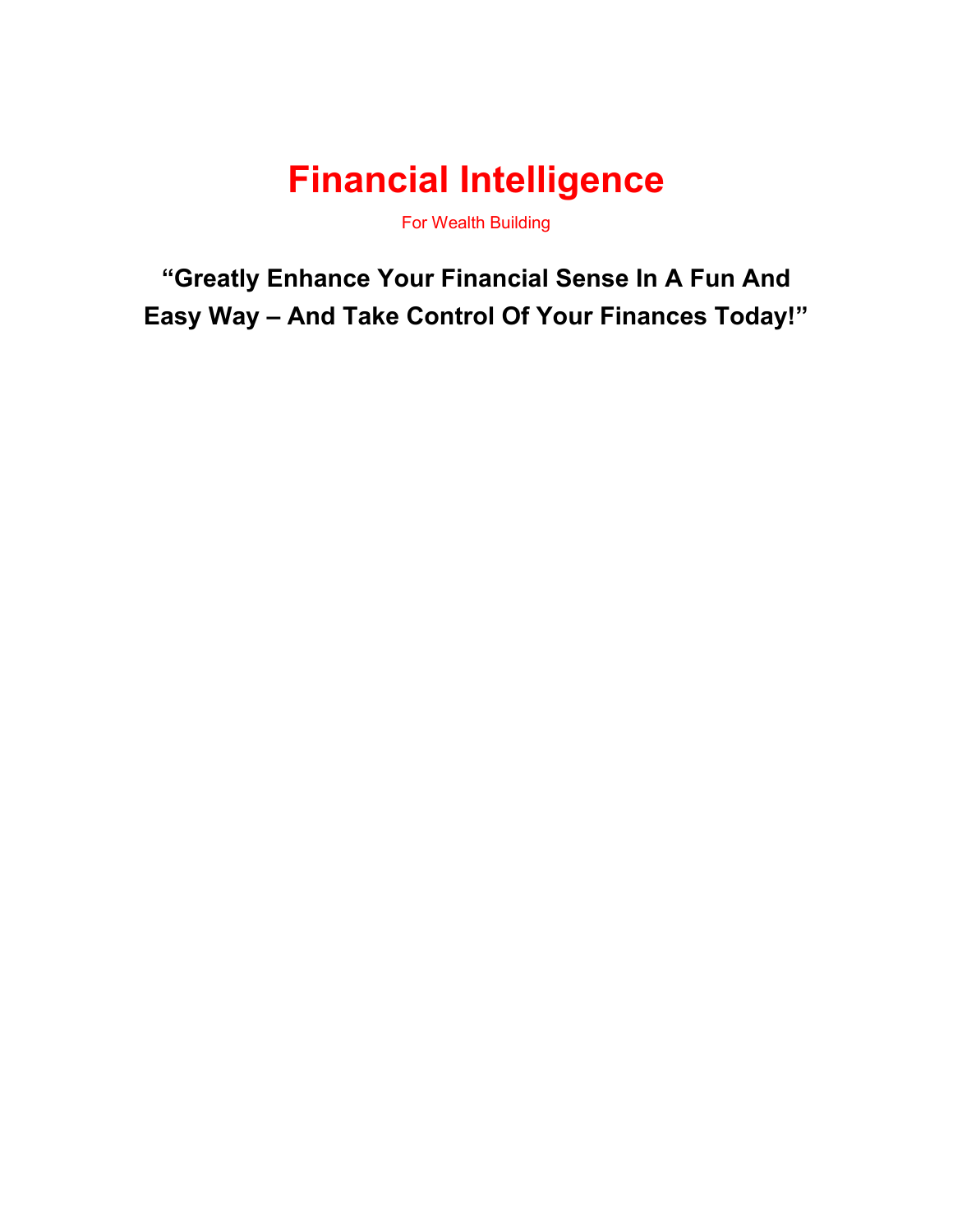## **LEGAL NOTICE**

The Publisher has strived to be as accurate and complete as possible in the creation of this report, notwithstanding the fact that he does not warrant or represent at any time that the contents within are accurate due to the rapidly changing nature of the Internet.

While all attempts have been made to verify information provided in this publication, the Publisher assumes no responsibility for errors, omissions, or contrary interpretation of the subject matter herein. Any perceived slights of specific persons, peoples, or organizations are unintentional.

In practical advice books, like anything else in life, there are no guarantees of income made. Readers are cautioned to reply on their own judgment about their individual circumstances to act accordingly.

This book is not intended for use as a source of legal, business, accounting or financial advice. All readers are advised to seek services of competent professionals in legal, business, accounting, and finance field.

You are encouraged to print this book for easy reading.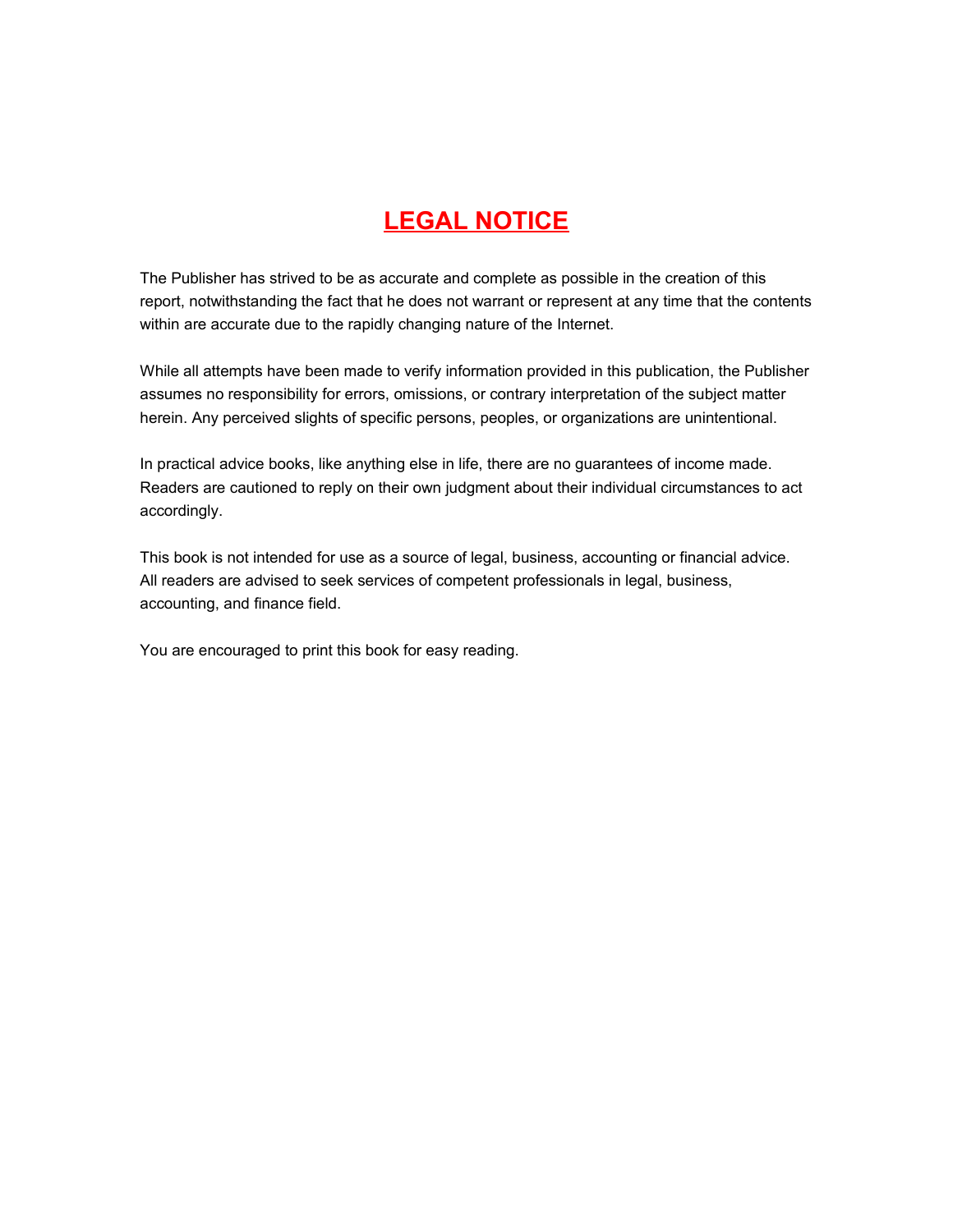## **Table of Contents**

| <b>Chapter #1: Foundation In Financial IQ</b>         | 6      |
|-------------------------------------------------------|--------|
| Definition of Insanity                                | 6      |
| What is Money?                                        | 7      |
| Awareness Before Change<br>Time And Money             | 8<br>9 |
|                                                       |        |
| <b>Chapter #2: Ways To Achieve Wealth</b>             | 11     |
| 2 Wealth Building Models                              | 11     |
| 3 Ways of Making Money                                | 13     |
| Chapter #3: The Most Important Rule In Investing      | 15     |
| What Does Investing Mean To People?                   | 15     |
| <b>Invest in Yourself</b>                             | 15     |
| The importance of Financial Education                 | 17     |
| <b>Chapter #4: How To Get Out Of A Financial Mess</b> | 19     |
| Defensive Strategies                                  | 19     |
| <b>Offensive Strategies</b>                           | 20     |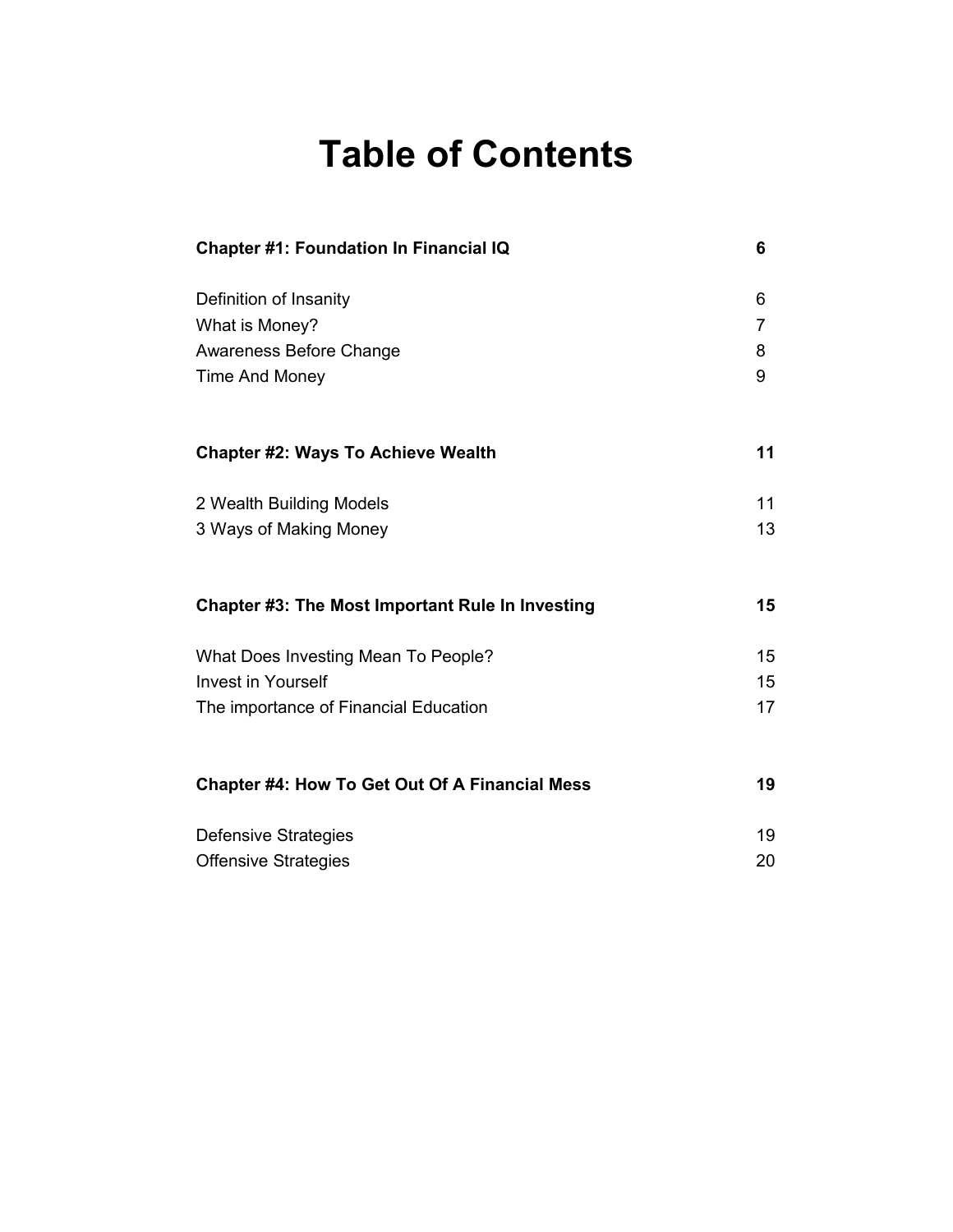## **Develop Your Financial IQ**

**"Greatly Enhance Your Financial Sense In A Fun And Easy Way – And Take Control Of Your Finances Today!"**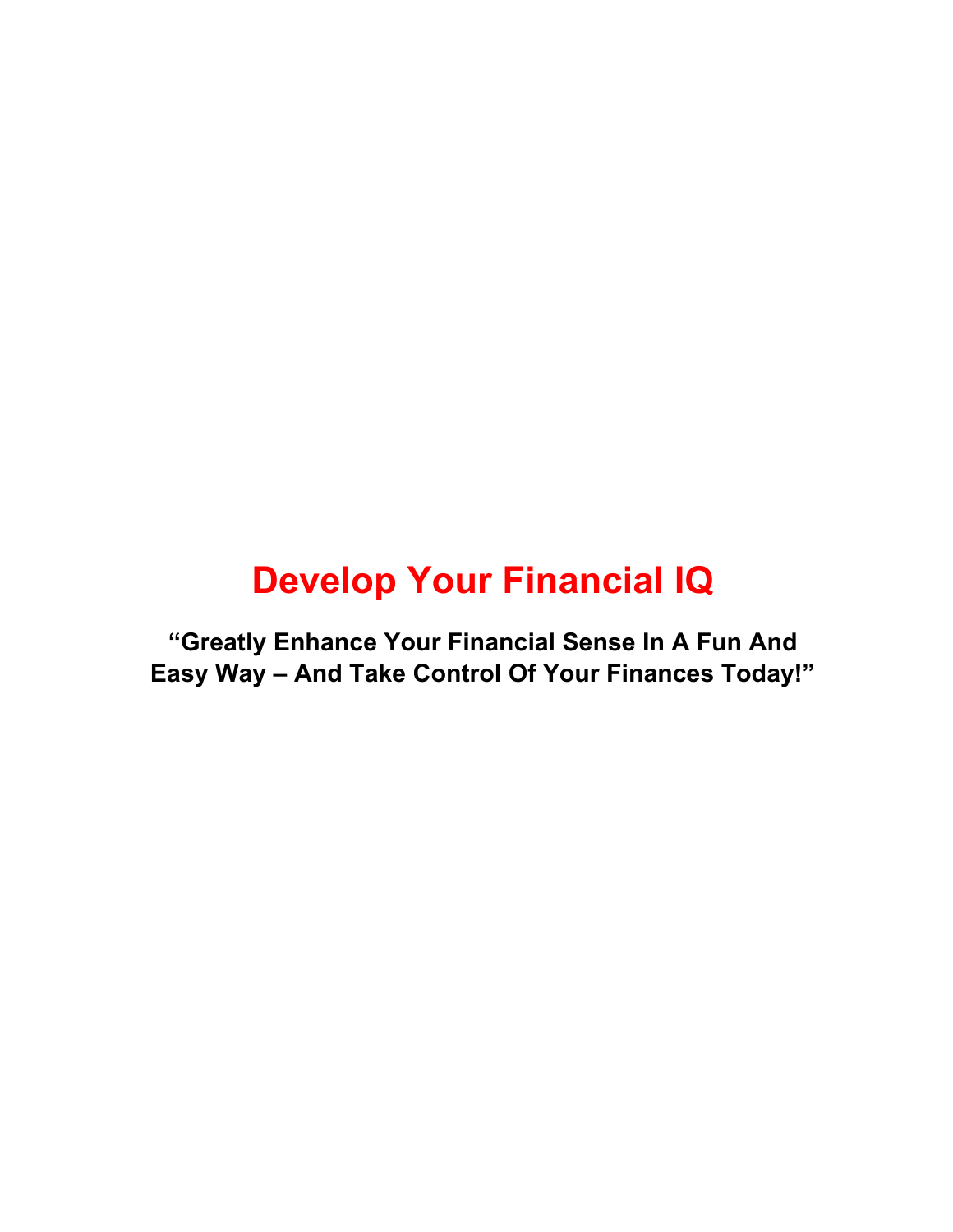# **Chapter #1: Foundation in Financial IQ**

## **Definition Of Insanity**

Naturally, most if not all of us want and crave for something better. It is all part of us if we want a bigger car, a better house, buying good things for the family. We keep hoping for more but, in order to get what you don't have, you have got to do something you have never done before.

That simply means:

#### **Doing the same thing over and over again YET expecting different results!**

As an employee, you can't stay at the same job forever and hope that a miracle will happen and your boss will suddenly give you a raise. You will be lucky that there is no downsizing in your company. Switching to another company will only provide a short term solution to a long term problem.

Sure, you can take up a second or even third job, but do you have enough hours and stamina in a day to sustain it?

The bottom-line: Trading time for money isn't wise financial sense in the long term. You keep on increasing the hours just to win the rat race, but in the end of the day, you are still a rat on the mill!

Increasing your wages only puts you in a higher tax bracket. Your salaries increase but so does your expenses on your house and car. How will you invest in yourself when all the time you spend working for a company, working for the government paying taxes and working for the bank paying off your house and car? What if you fall sick and can't work tomorrow? Will the government take care of your family?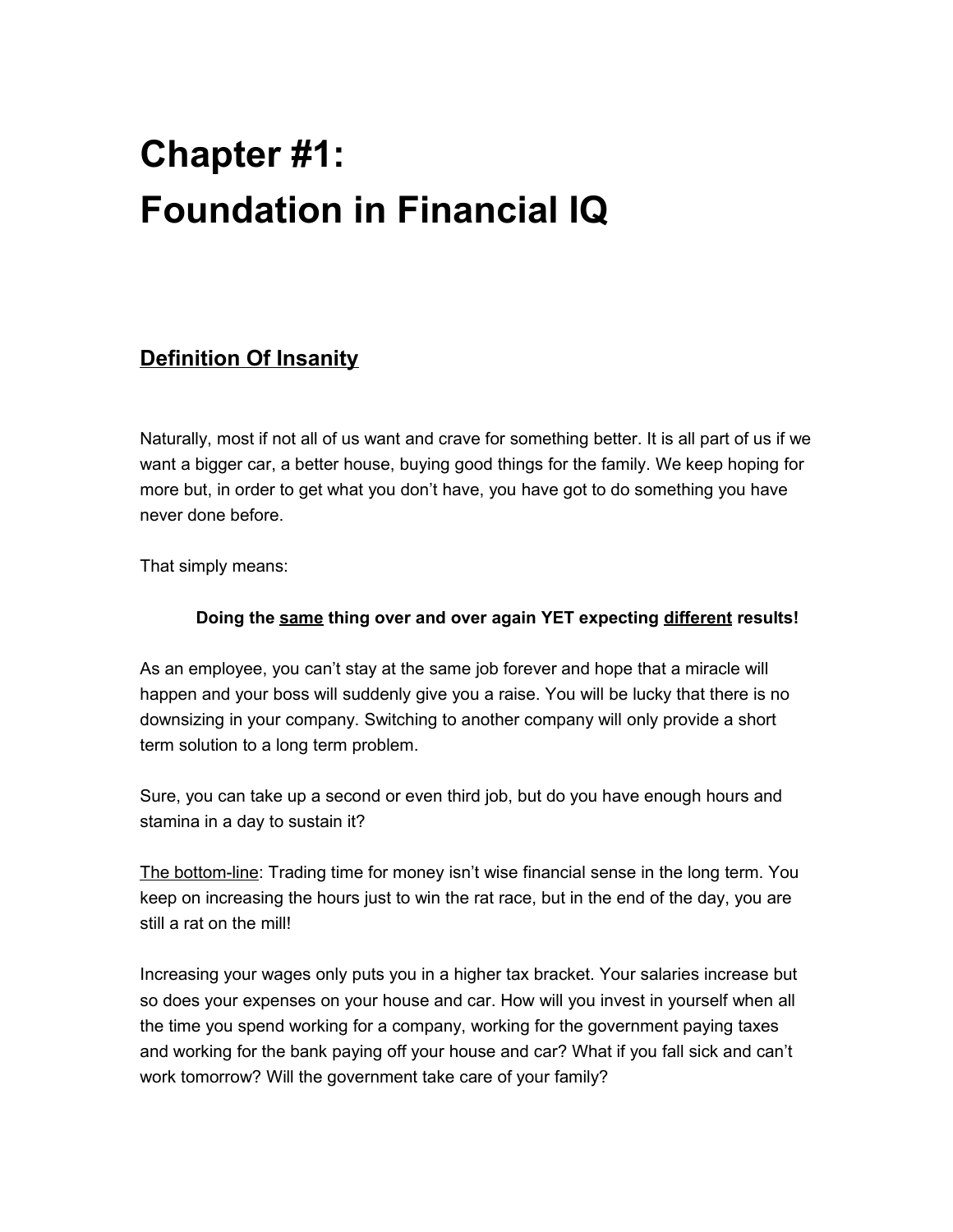#### **I highly doubt so**.

So isn't it time you take your finances a tad more seriously?

## **What Is Money?**

You see, there are many ideas of what people think money is.

#### **Some say it is a form of measurement.**

Yes, but a measurement of what? Wealth? In the olden days, people measured wealth by how many cows, sheep and horses they had. But do people measure wealth today by your cows and horses? How about slaves? Was there a time where manpower is considered a hot commodity? Are slaves worth anything today? Are your dollar bills sitting in the bank going to protect you if a recession strikes the country? No, wealth can not be measured by the dollar bill.

#### **Some say it is a form of power.**

Yes, money can give you power, but if you are stuck on a desert island forever with a trillion dollars, will that money mean squat to you? If someone offered you water and a helicopter to fly out of there, you would trade all your money in a split second, so money is not an accurate measurement of power – it heavily depends on how and wisely you use it (*hint!*).

#### **Many believe** *it is the root of all evil***… and several others take on this belief without much questioning.**

Now, now, now… money is **NOT** the root of all evil (*otherwise, why do you think churches still accept monetary donation and charity?*). **The love of money** is the root of all evil. Remember, money is an excellent servant but a terrible master. If you are trading your life away for the dollar, money then has power over your time and life.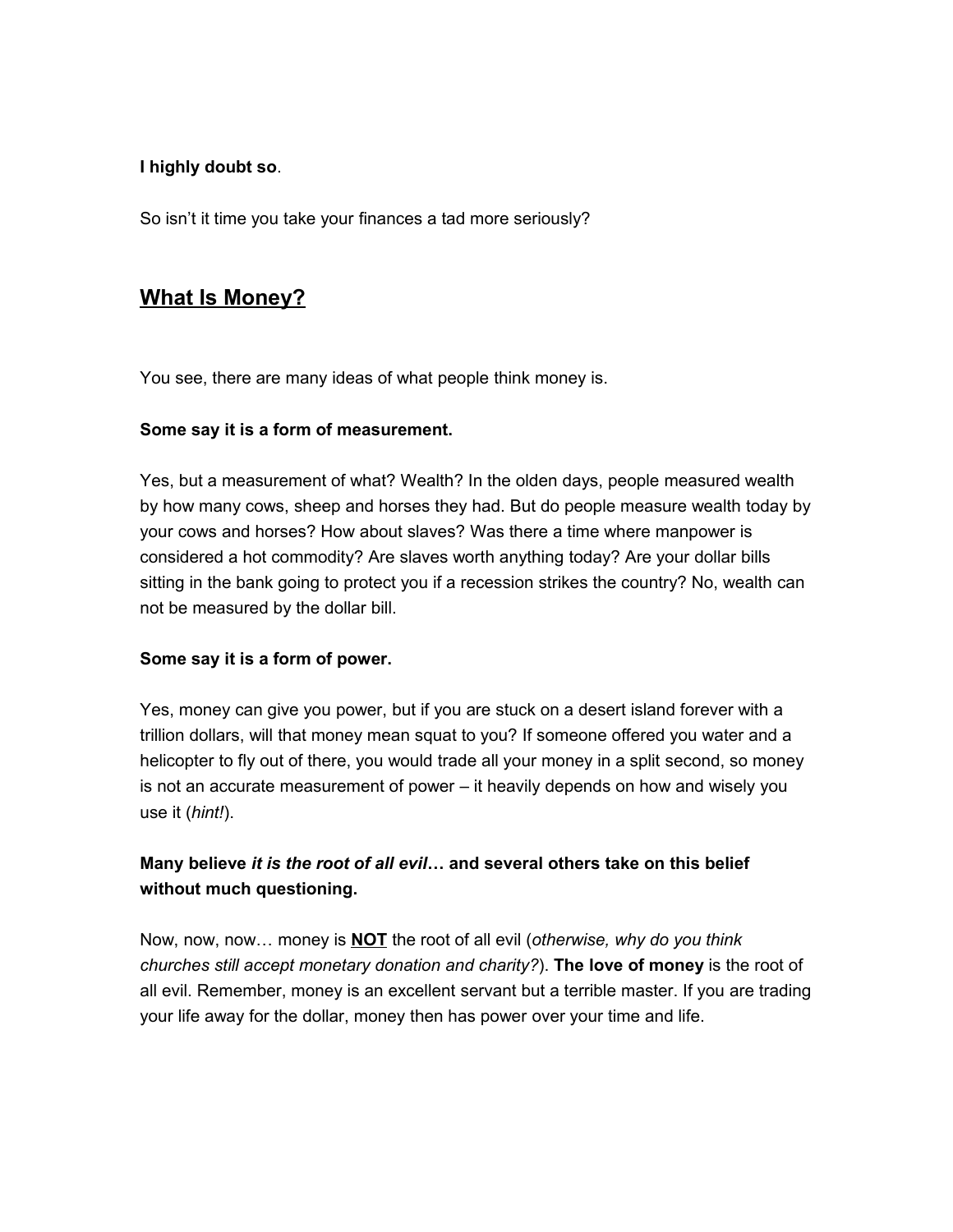And unless you have proper financial intelligence, the lack of money can spawn a lot of evil thinking and negative mindset as observed in primarily cheats, thieves, criminals, breakups, freeloaders, cheapskates, and more to name.

#### **But what is money, really?**

#### **Money is an idea, backed by confidence.**

While money has naturally been developed by merchants in the older days to replace the questionable barter system, money today is literally invented by the rich and wealthy.

Entrepreneurs are willing to part with their money to buy other people's time. Other people's time i.e. *employees and self-employed people* becomes their employer's asset and the employers this priceless resource to go on to create more wealth for themselves.

And here's the thing: **as long as you work for money, you are enslaved by it! 80% - 90%** of the populations today are being *enslaved* involuntarily.

What we don't realize is that there is a part of our soul that cannot be bought at whatever price. Would you chop off your little finger if your boss offered you 24 months of your salary immediately? You and I know we are worth more than that. But when you hear of cases of people selling their body parts for cash in some countries, we can have our eyeballs pop out of our eye sockets.

On the other hand, we occasionally DO sell out a part of ourselves for money like a donkey and a carrot.

### **Awareness Before Change**

Now **don't get me wrong**: I'm not banging on working at a job (I worked at one before I became an Internet Entrepreneur).

But let's face it: our needs today are growing more than ever before in any period of history. Prices go up, salaries don't. There are more baby boomers than ever and have very little pension to show for their decades of years of work efforts.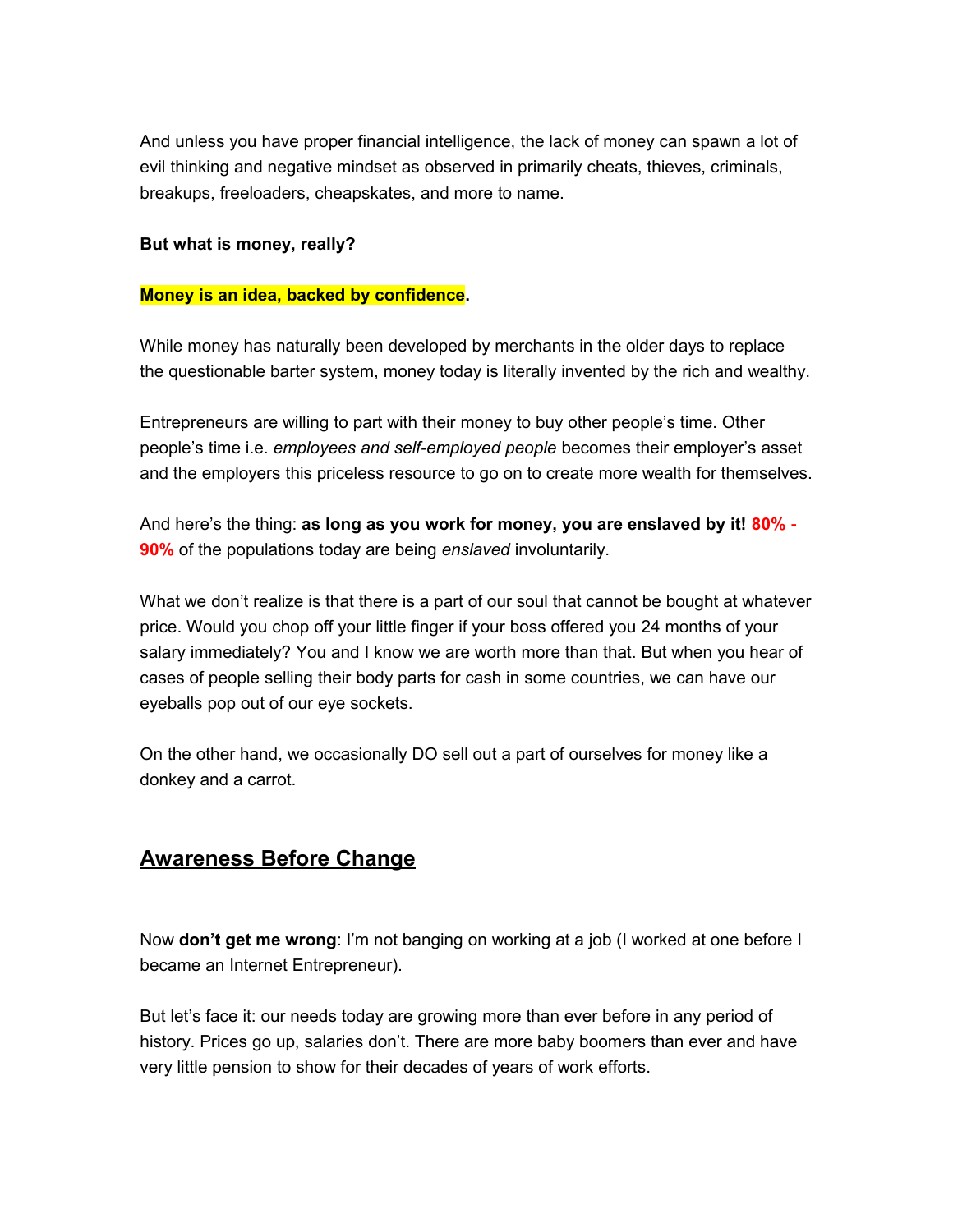And there is no guessing to how many people really, really hate the unhealthy, hectic lifestyle of getting up early, coping with stress for most parts of the day, join traffic jams, spend more money and time in traveling, enjoy very little rest, and repeat the viscous cycle.

#### *Definitely doesn't paint a nice financial and lifestyle picture, huh?*

The first step to change is to **be aware of the problem**. Awareness before change (or ABC for short) is necessary if you are to make any changes in life to start taking control of your financial life and then get out of the rat race.

We need the awareness to know what state we are in so we know where we are going. For starters, indulge me in a quick exercise as we exit this chapter shortly:

### **Time And Money**

There are generally 4 types of people in the world:

#### **(1) No time, and no money.**

Most employees fall into the category. You can't go shopping on a Tuesday afternoon or fire your boss whenever you like. Most employees can't even save money in their pension to last 3 years!

#### **(2) No time, lots of money.**

Self-employed, professionals and small business owners are in this category. They are slightly better off than the employee because they earn more, but they have to work even harder than employees to keep up with the diminishing profit margins, competition and servicing their customers.

#### **(3) Got time, no money.**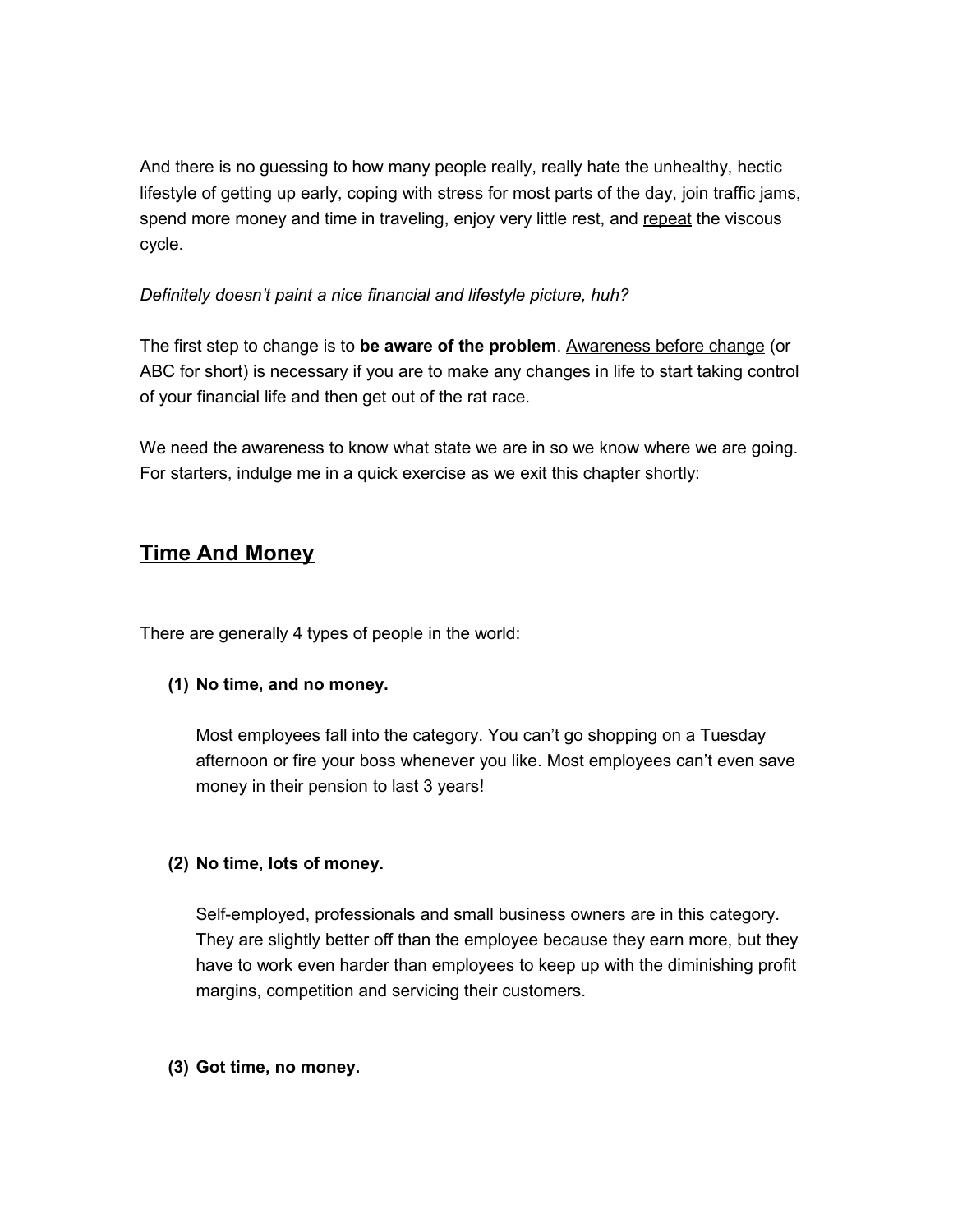A lot of farmers, villagers, college dropouts or bums have lots of time but no money. Maybe ignorance is bliss, but without a stable source of income, how long can you last many days forward?

#### **(4) Got time, and lots of money.**

It is the category that big business owners, landlords, investors are in. Imagine, not having to work for money, but having money to work for you by investing them and earning profits by using your money to make money.

## **Short Quiz**

- 1. Which one of the four categories are you currently in?
- 2. Which one category do you desire to be in tomorrow?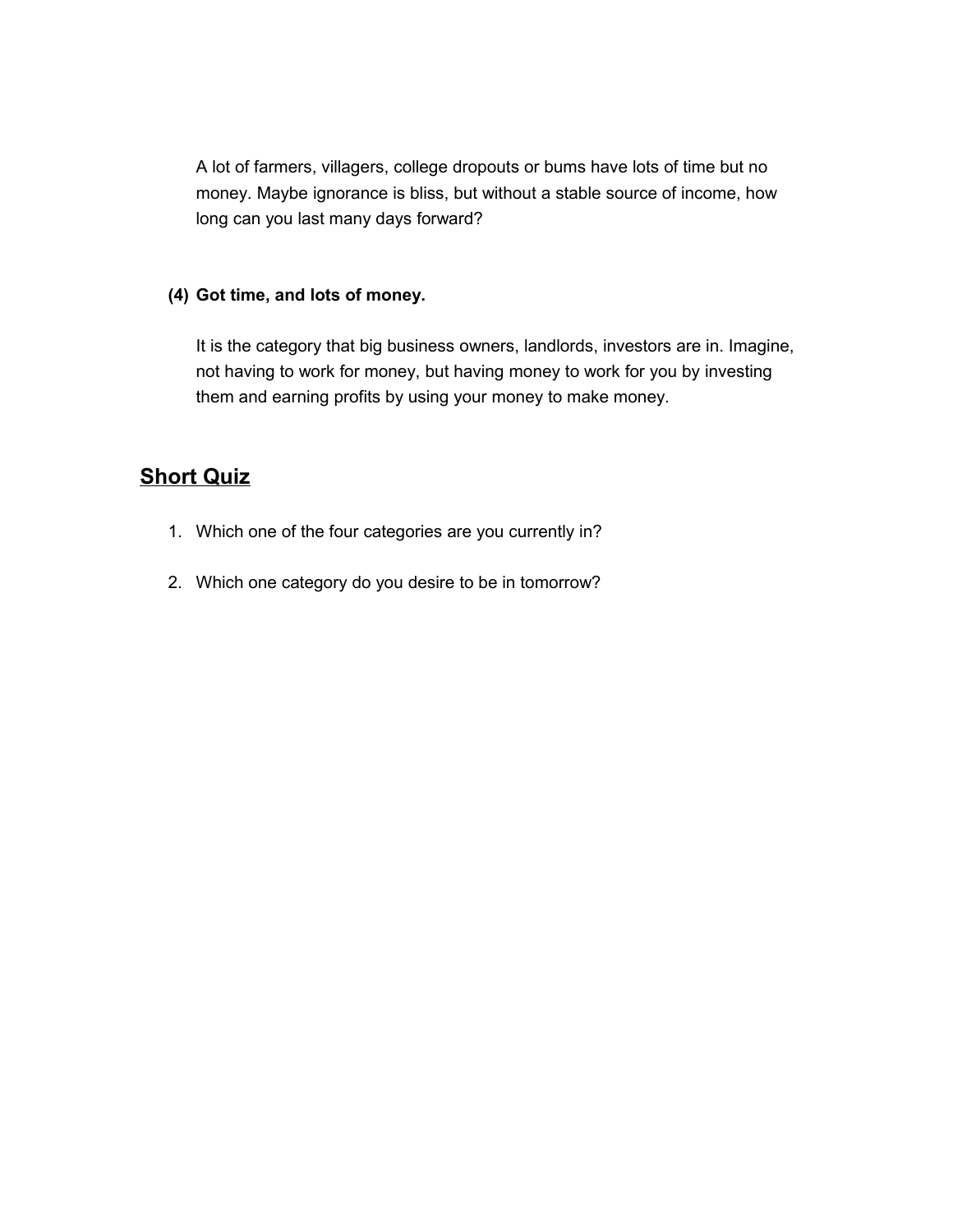## **Chapter #2: Ways To Achieve Wealth**

## **2 Wealth Building Models**

Everyone wants to make more money, but people are generally split into two categories:

#### **Those who bring results after they are promised wealth first**

Or

#### **Those who bring the results first, then are rewarded by others afterwards**

Let's explore the two groups in depth.

Those who only move their butts after promised big fat paychecks are more like employees, freshmen, or mercenaries.

There is no right or no wrong with this kind of thinking, but consider: you are once again, trading your precious time for money. Instead of investing your time in an ASSET that generates money, you spend your time working on something that is short term, limited wealth, and does not give you income long after you have stopped working.

Consider also, that this kind of short term vision will only produce limited or temporary results at best. Ever seen a security guard asleep at work when the boss is not around?

Furthermore, the part where our emotions get the better of us is when we allow our lives to be run by chasing the dollar. It is evident whenever an employee is offered a higher salary, more medical benefits and longer vacations, that their heart starts pumping faster.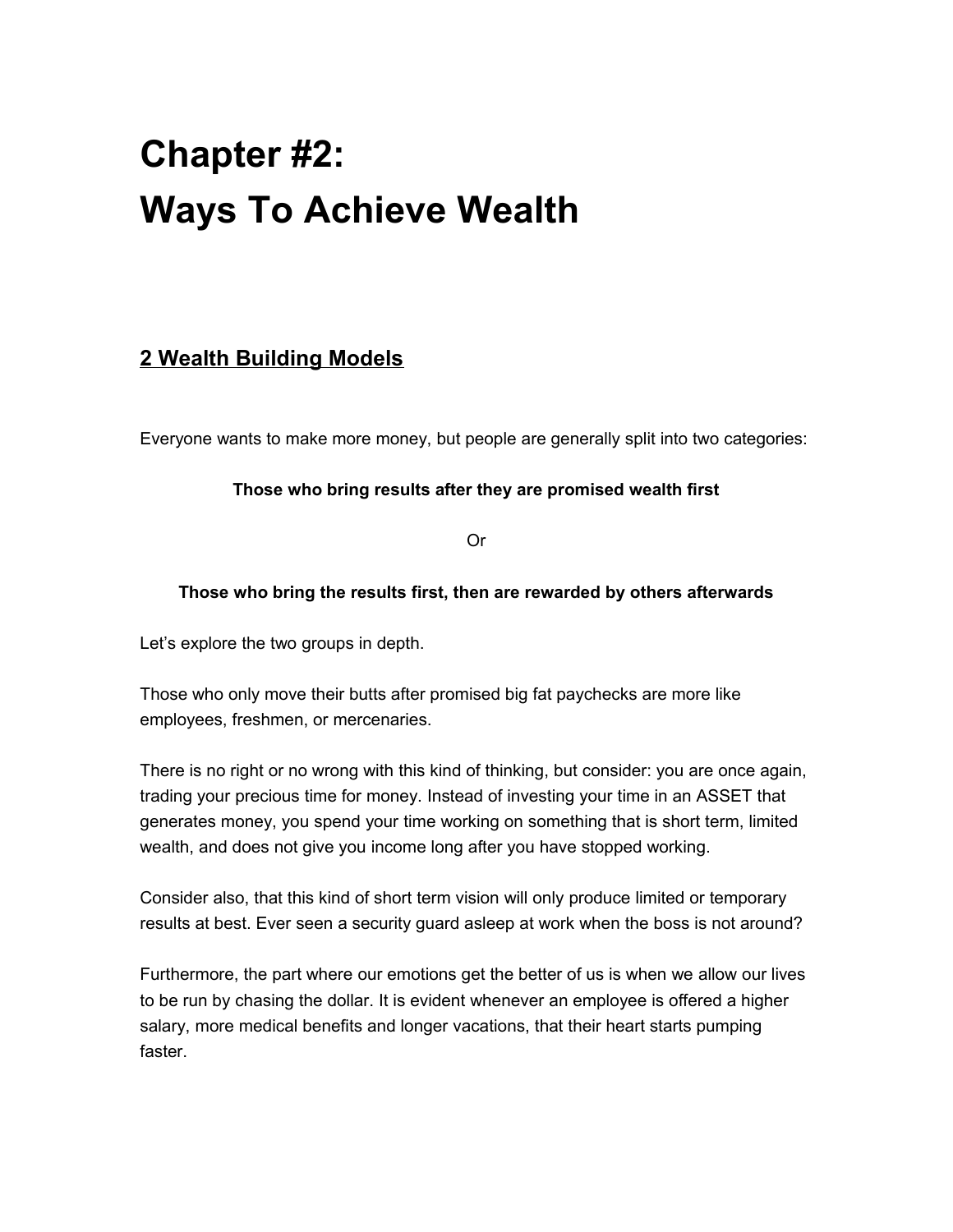A higher salary doesn't mean less financial problems. On the contrary when your income goes up, your commitments, your tax bracket and your time spent in your company increases. **The greater your salary, the weaker your position** because if your boss is paying you a 5 figure income and calls for an emergency meeting, *you had better rush over to the office even if you are halfway making love to your wife!*

I think the best definition of an employee/boss relationship can be summed up as this.

#### **An employee will only do the bare minimum to keep the boss from firing them and a boss will only pay the bare minimum to keep an employee from leaving.**

Now let's explore the other group.

There are many creative people, inventors, entrepreneurs, and business leaders who fall into this category.

#### **An entrepreneur is someone who always has good ideas.**

The first obstacle we need to overcome if we want to succeed in the second group is to **stop working for money**. What does this mean? Isn't making money part and parcel of having good financial IQ?

What I mean by 'stop working for money' is not working for free. Rather, it means work so as to gain the necessary skills you need to be a successful entrepreneur (or inventor, investor). Allow me to illustrate:

If you lack the contacts for running a business, where would the best place be to look for contacts? Of course, your competitor's customers.

How about product knowledge? Then work with a company that will teach you all the ins and outs of the tricks of the trade.

Not familiar with the production line of a factory? Work in one! Learn the ropes or manage the factory workers.

Fear of talking to people? Get a sales job where you will be forced to talk to lots of people. It is also a great way to develop perseverance!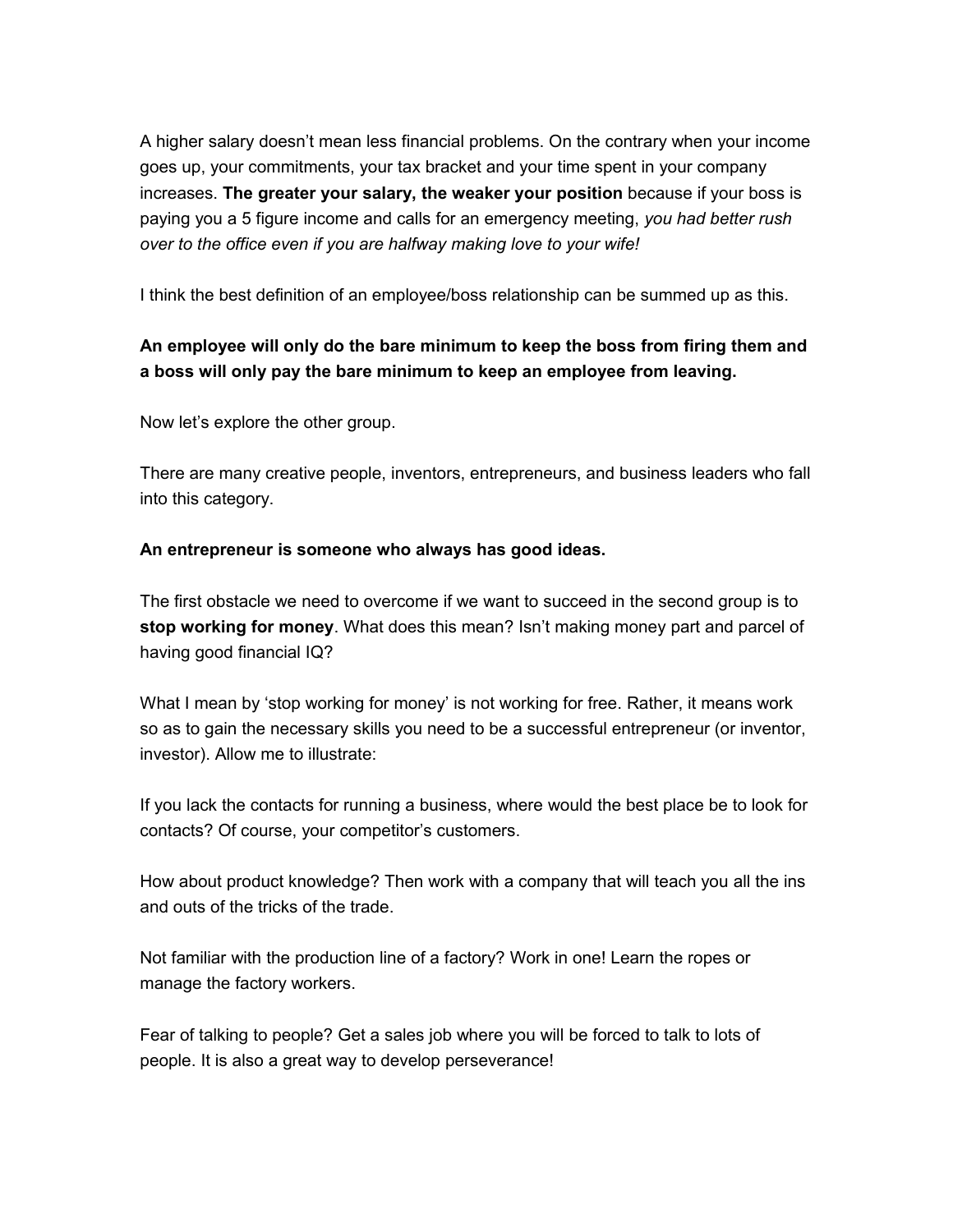Don't you know that the best education you can get is in real life! Not at a lecture hall.

The bottom-line is: **not everybody has what it takes to succeed as an entrepreneur!**

It is not that easy. Many lack the perseverance, the creative mindset, the financial capabilities or the necessary people to get the job done and usually give up too early before any results can be seen! The fastest way to get those skills to succeed is to learn them hands on and you even get paid in the process! Don't get absorbed with how much you are paid.

When Donald Trump was selecting candidates in *The Apprentice*, their first task was to go to the streets and sell lemonade! Many would find it a degrading task. But to The Donald, it was very important: If you can't even do something as simple as sell lemonade, how on earth can you handle a daunting task like running the Trump Empire?

Again, let me emphasize:

Would you trade time for short term money? (Money stops coming in when you stop)

Or

Trade time and money for a long term asset that generates you income? (Even long after you have stopped)

God created us with a brain. All we need to do is look around us and observe problems to overcome because every problem is an opportunity in disguise.

It is all up to you. You may or may not see the results in the short term, but by using our brains and the resources around us, we can create true value that others are willing to pay for what we have to offer.

## **3 Ways of Making Money**

**Let me summarize the 3 Ways of Making Money**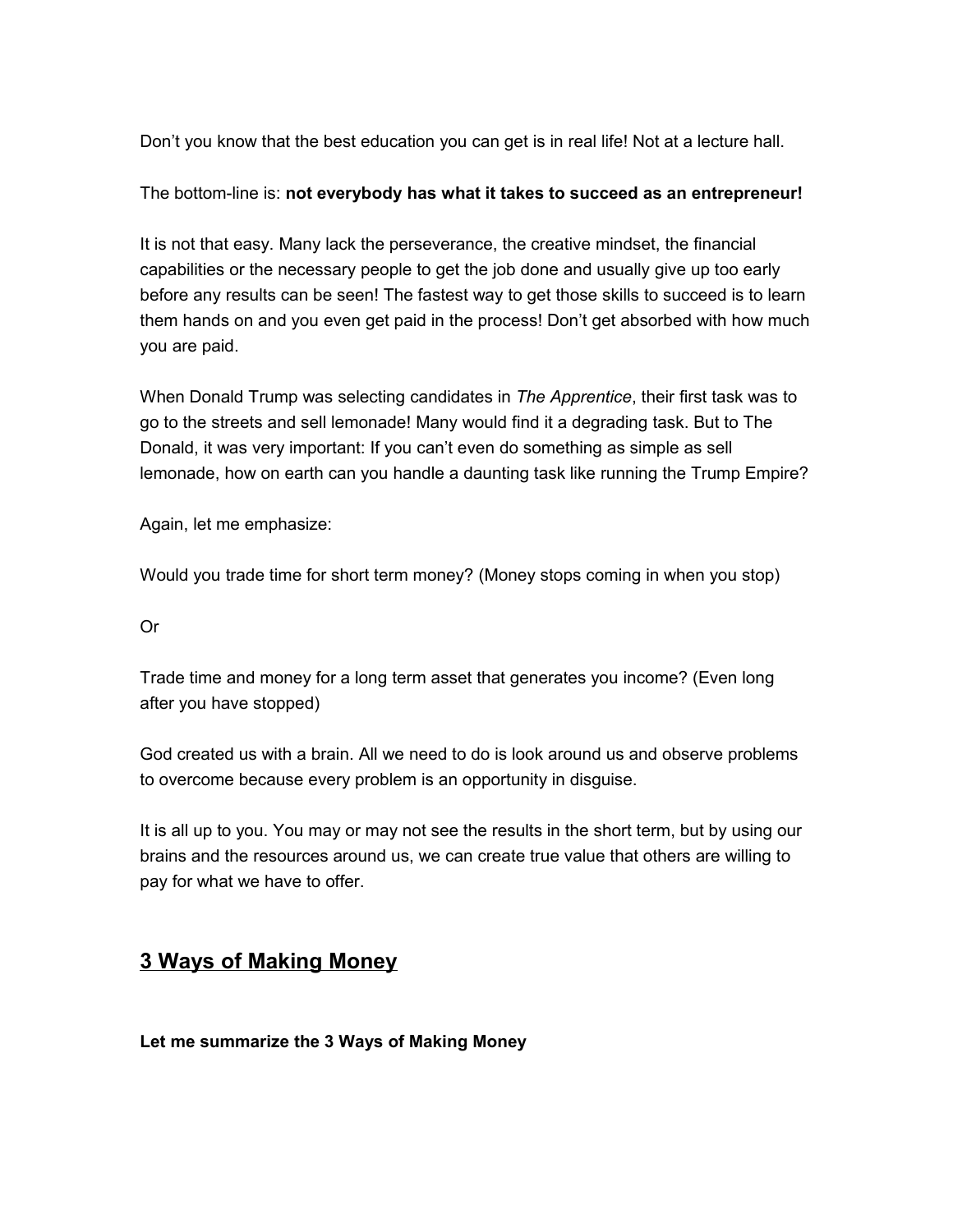- Trading Time For Money employees, self-employed
- Manifesting & Using Creative Ideas inventors, artists, programmers
- Leveraging on resources and other people business people, leaders

If you are a professional, have you ever explored writing an e-book about your field of expertise? If well written, it could provide a new income stream, instead of you selling out your time serving your clients.

How about a computer programmer? You can come out with your own revolutionary product instead of selling your ideas to the company you work for.

How about real estate, instead of selling houses, you can pool financial sources to buy houses cheap, increase their value and sell them off at a higher price. It just takes a little time and research to find good ideas.

Is money a problem? Seek out loans if you can take the risk. Pool money from many investors or seek a grant. The sky is the limit when it comes to making money.

Again, which way do you want to achieve wealth? Answer: it's totally up to you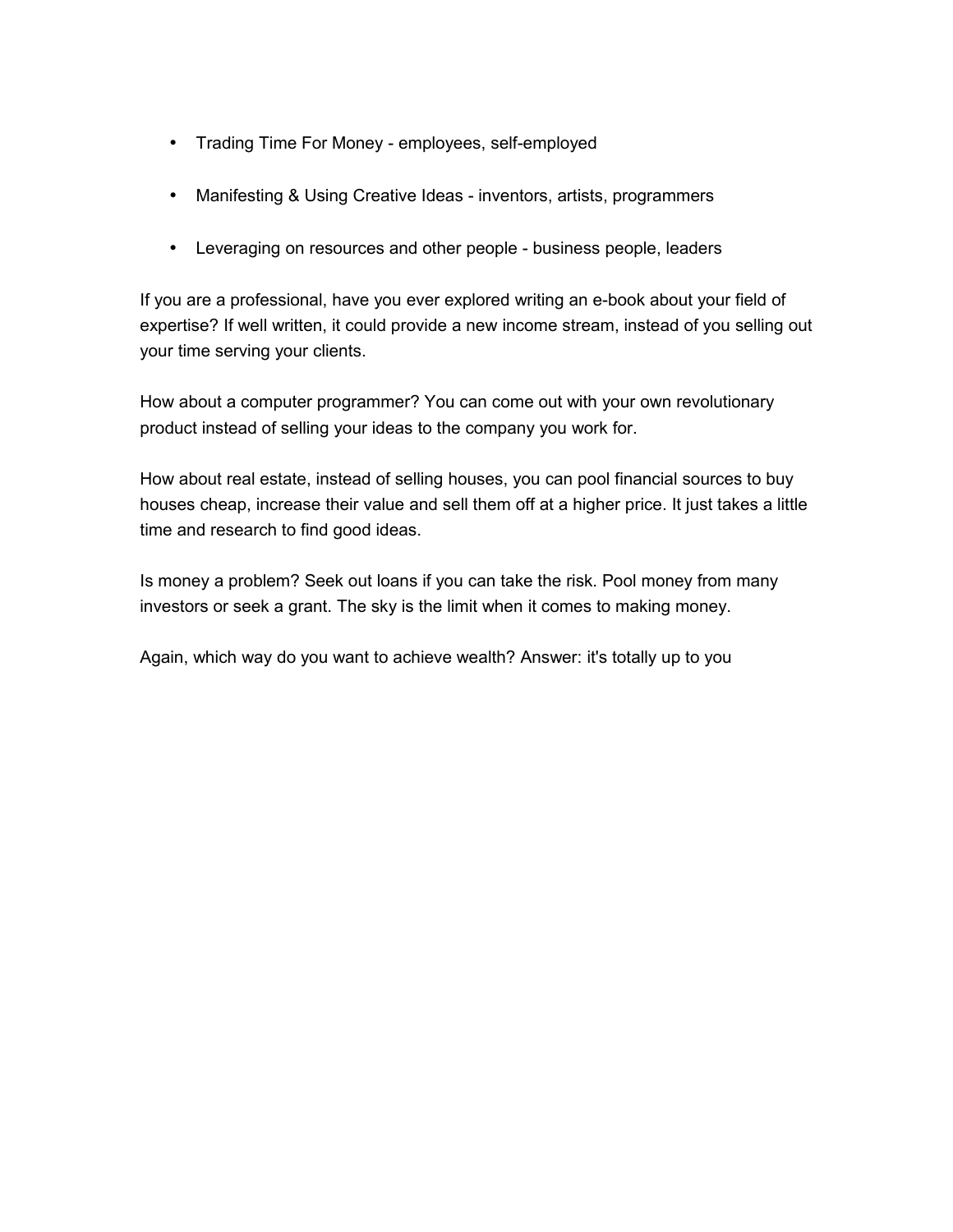# **Chapter #3: The Most Important Rule in Investing**

## **What Does Investing Mean To People?**

What comes in to your mind when you mention the word investing?

Does it mean, putting your money in insurance, mutual funds, the stock market or even high-yield investments?

Other people might only think about investing when they are about to die and they haven't left anything for their offspring.

Some even shiver when they hear the word, often claiming that they have no money to invest or feel that is too complicated a subject to even discuss about.

Many people even invest heavily in health supplements, personal trainers and beauticians to make themselves live longer, healthier or even look younger! Imagine the advertising budget for beauty companies nowadays.

All these are legitimate concerns when it comes to investing, but I am talking about the most important investment a person can make in his lifetime.

## **Invest in Yourself**

**The most important and No.1 rule is "Invest in Yourself" – if you don't, who else will?**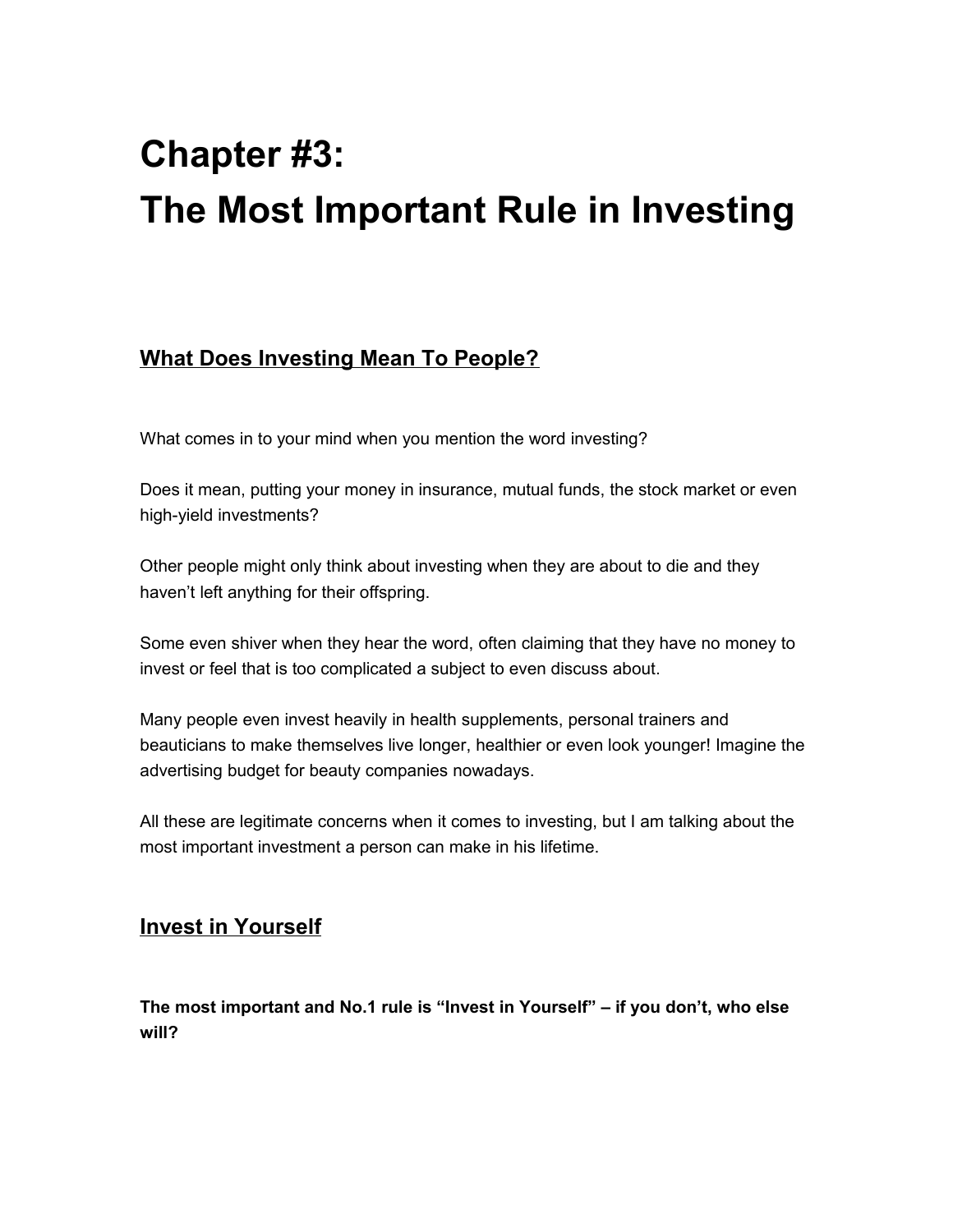Your parents will only invest in your education only until you leave college. But that is just the basic necessities provided and does not teach you important lessons about financial education.

Would you depend on colleges or universities to teach you how to make money? Most colleges only teach you skills so you can earn money working for other people. How about business school? Honestly, if business lecturers are such experts at business, why are they still lecturing there instead of making a fortune in business ventures?

Would your boss teach you how to succeed in business so that one day, you will be in his position?

#### **You and only you have to be proactive enough to take that responsibility**

You see, when you invest in yourself, it means taking on the importance of educating yourself. Education not in the academic or technical sense, though they are necessary skills to be developed in life. Our education doesn't stop at college.

For most working adults, their education enters retardation stage after they leave college. They stop learning and therefore they stop growing. They only grow sideways from eating too much pizzas or take-out during their busy lunch breaks.

We know that IQ is important right? But why aren't the most intelligent people in the world the richest people in the world? There are many accountants and financial planners rushing to their cars every evening trying to beat the after work traffic congestions! They are not rich!

How about EQ or Emotional quotient? Do working hard, having a great attitude and a positive mindset solve our financial situation? These are important when running a business, but let me illustrate:

If you are driving from Boston to New York using the wrong road map, you won't get to our destination no matter how fast you drive your car (working hard)! You can work harder, but you would only get to the wrong destination faster! You may have the best attitude in the world or the most positive mindset, but you still won't get to New York (although the journey wouldn't bother you since you are feeling positive about it)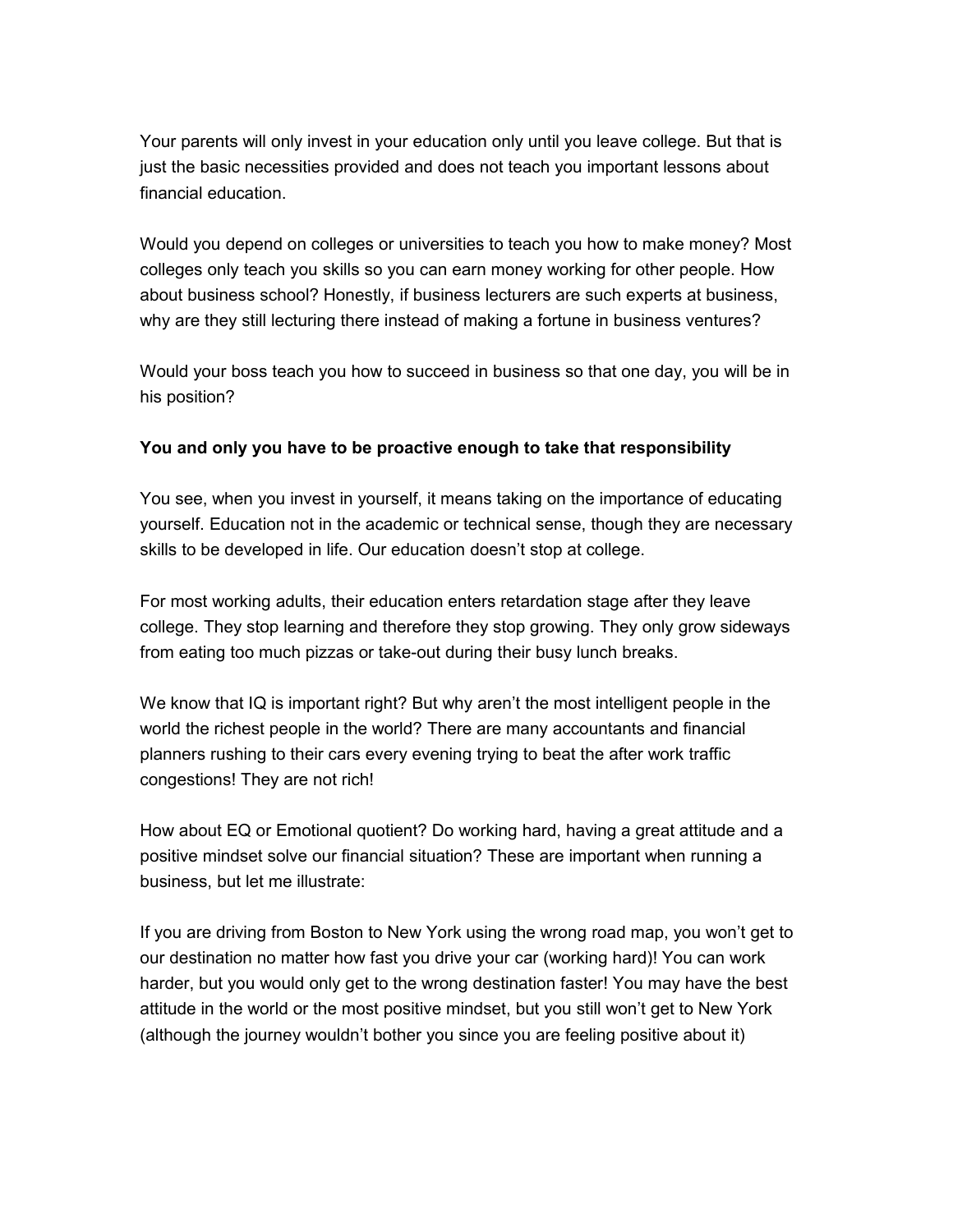## **The Importance Of Financial Education**

#### **You must FIRST invest in your Financial IQ.**

Having good financial IQ is not about saving tons of money or dumping them into mutual funds. It is developing a healthy relationship money and building a wealth of assets that will generate you money.

What does it take to develop your financial IQ?

**Delayed gratification** is one of the most important aspects to developing your financial IQ. Take this as a hypothetical example.

#### **Would you pay for a pint of milk or a cow?**

If you buy milk, it is consumed and it is over. You will have to buy milk over and over again when it is finished. Even if the milk costs less than a cow, in the long run, you will still be buying milk again and again.

Now, if a cow were to cost 50 times more than milk, you might pay through your nose when you purchase the cow, but after consuming 50 pints worth of milk from the cow, you would break even on your investment and save more money in the future. In fact, the cow might give birth to 2 or more calves and you could sell one of them for profit!

Get the idea?

EVERYONE is capable of **creating wealth.** When you take a beat up old car and give it an overhaul, paint it with a new coat of paint, and change a few more parts to make it start running again, you could sell that car for more money than if it was just a beat up old car. You would have created wealth in the process!

How about a farm? If you turn a farm into a country home getaway resort, wouldn't the value of the farm land increase manifold?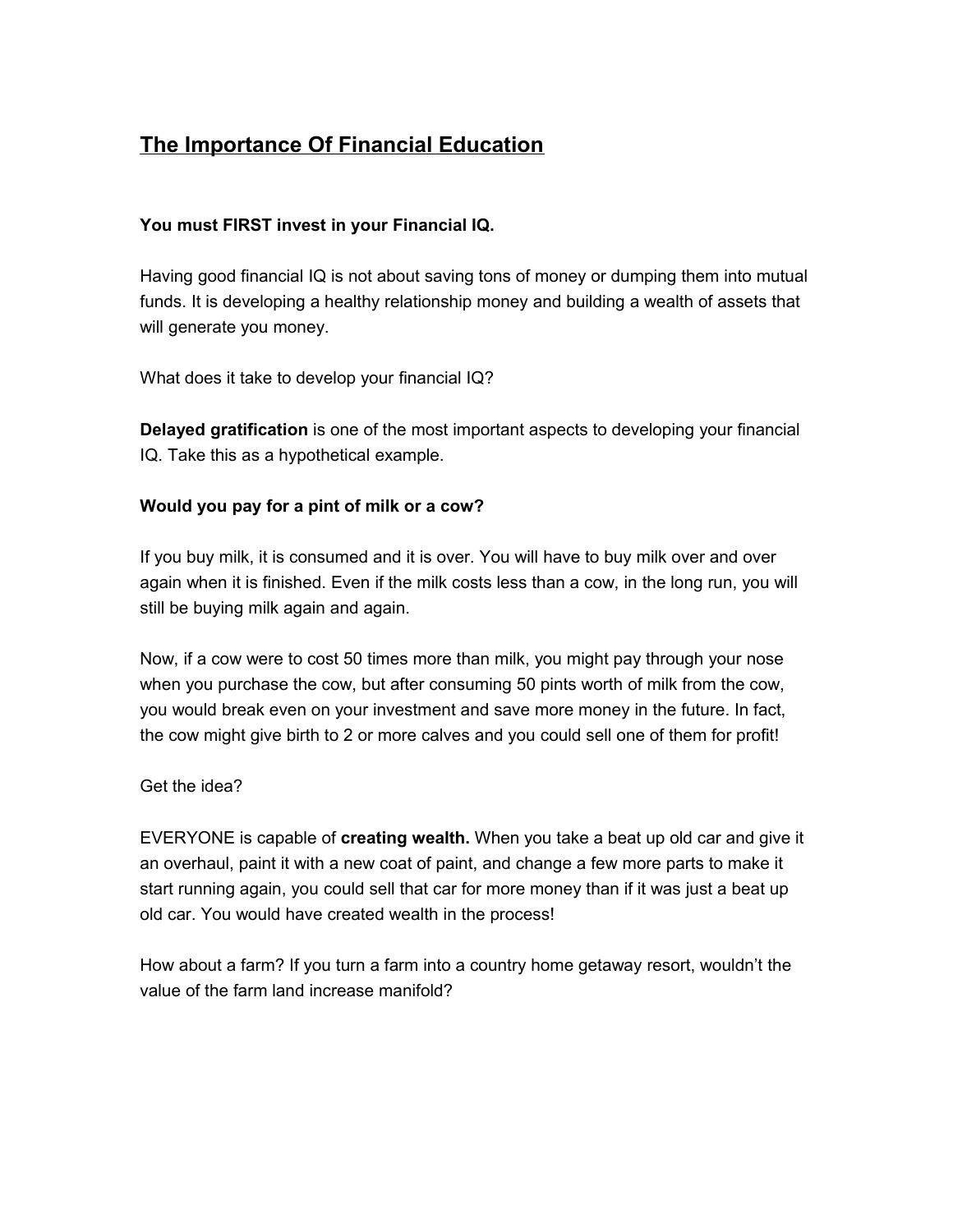It is the same principle for chefs, computer programmers and craftsmen. The sum of the whole is greater than the parts. We are all capable of creating wealth even out of thin air and that is the first step to getting our creative juices flowing.

The value of anything is defined by **supply and demand**.

You don't need to be a Major in economics to understand this. Money is just an idea. Remember the desert island example? The true measurement of money is not the cents or dollars it represents.

If you have developed a product that people want, would they pay more to you than usual? Would you apply your skills in creating good assets?

#### **Bottom-line is this:**

Invest in assets that bring long term value. Anything that brings you more income is an asset. Don't invest too much in liabilities like cars or boats.

Even houses are not considered assets until they are fully paid off (If you lost your job tomorrow and you can't pay for your house, is your house an asset or liability?)

**Are you willing to step out of your comfort zone and pay the price for financial IQ or ignore the signs of the times and expect your boss, the government and the bank to take care of you financially for the rest of your life, living below your means and never taking risks to better your family's future?**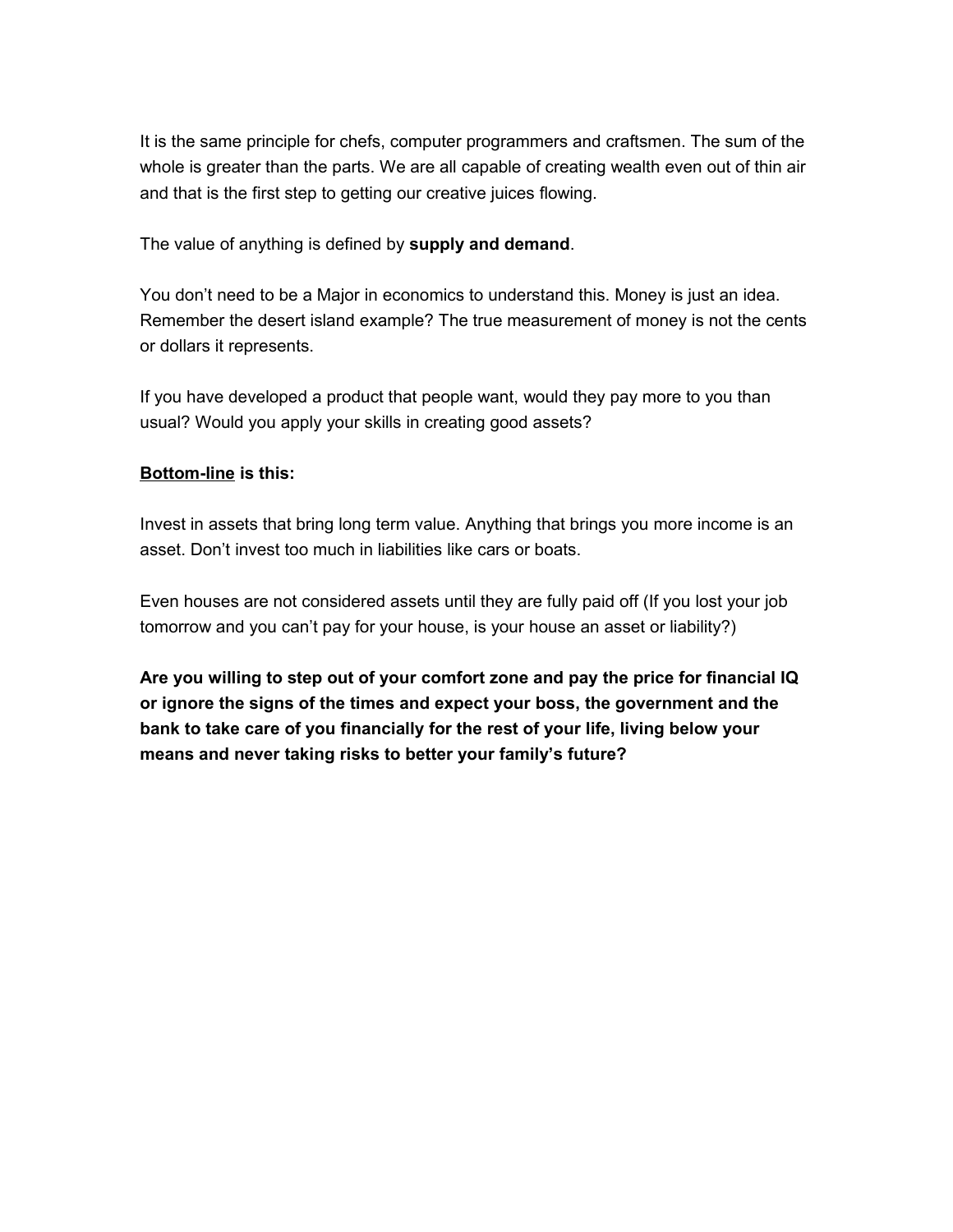# **Chapter #4: How To Get Out Of A Financial Mess**

There are two methods I can recommend about getting out of a financial mess.

## **Defensive Strategies**

#### **The first one is defensive:**

Cut down what you are already spending on. You can't start a business being in a financial mess. Cash Flow is more important than revenue. And you need to have lots of cash flow coming from your pockets if you are going to succeed.

Here are some things you can cut down on

- Smoking if you can't quit, just cut down on a few sticks
- Alcohol booze can drain your finances faster than a running tap
- Night outs spend some nights at home thinking about making more money
- Gambling if you plan to gamble, it is better to gamble in a business
- Vacation and Country Clubs you won't die without a few memberships
- Food eat healthily and you can even think clearer
- Laziness The biggest thing that will hold you back!

Most important of all, don't buy anything that constitutes a liability. A liability is anything that takes money out of your pocket no matter what they are worth in the future. Think in terms of cash flow. What can I invest in today that will give me funds tomorrow?

#### **Now let's move on to offensive strategies:**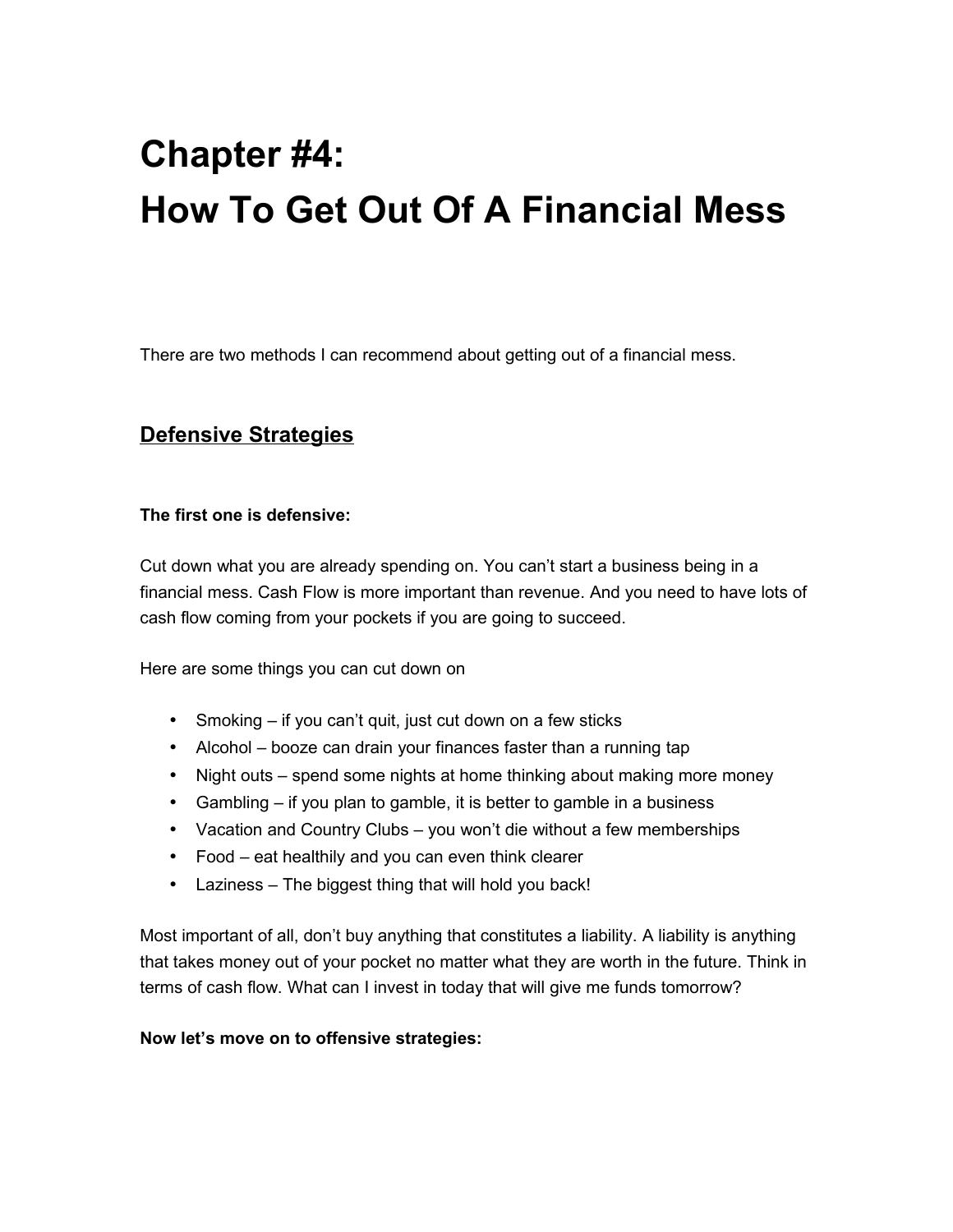## **Offensive Strategies**

One of the **best, low-cost** ways to invest in your business skills is to join a Network Marketing company. There are many other options such as starting a traditional business or maybe even an Online Business.

But if you want to guarantee yourself something concrete where business skills are concern, my take is on **Network Marketing**.

Regardless of what you have heard about this industry or how much money people have lost there, the biggest reason why I would recommend everyone to invest in a network marketing company is because of what you can learn there, and not because of how much money you can make (although it would be fantastic if you can make a living out of it).

You see, network marketing companies are the one place where people will share their trade secrets FREELY. It is logical because in order for your upline to succeed, they will want you to succeed as well! Therefore, they will not hold back in teaching you the skills of a business person.

Furthermore, the relatively low cost of investing in a network marketing company will amaze you for what you can learn for the price you are paying (a few bottles of vitamins and a business kit for the experience of a lifetime!) They will patiently train you in the attitudes and business skills you need to succeed in this industry.

Basically, you can't succeed in network marketing with an employee's mindset. A network marketing company will train you in **sales, communication, teamwork, leadership, positive thinking, self-improvement, time and money investment as well as the support of your upline as a personal coach and mentor**. I dare say that even if you didn't make a cent, but diligently went through their program, the skills you develop will last a lifetime.

You can also develop skills by attaching yourself to an insurance agency. The job may be challenging, but those companies will also teach you the same skills above and maybe even gain a few tips on financial planning as well.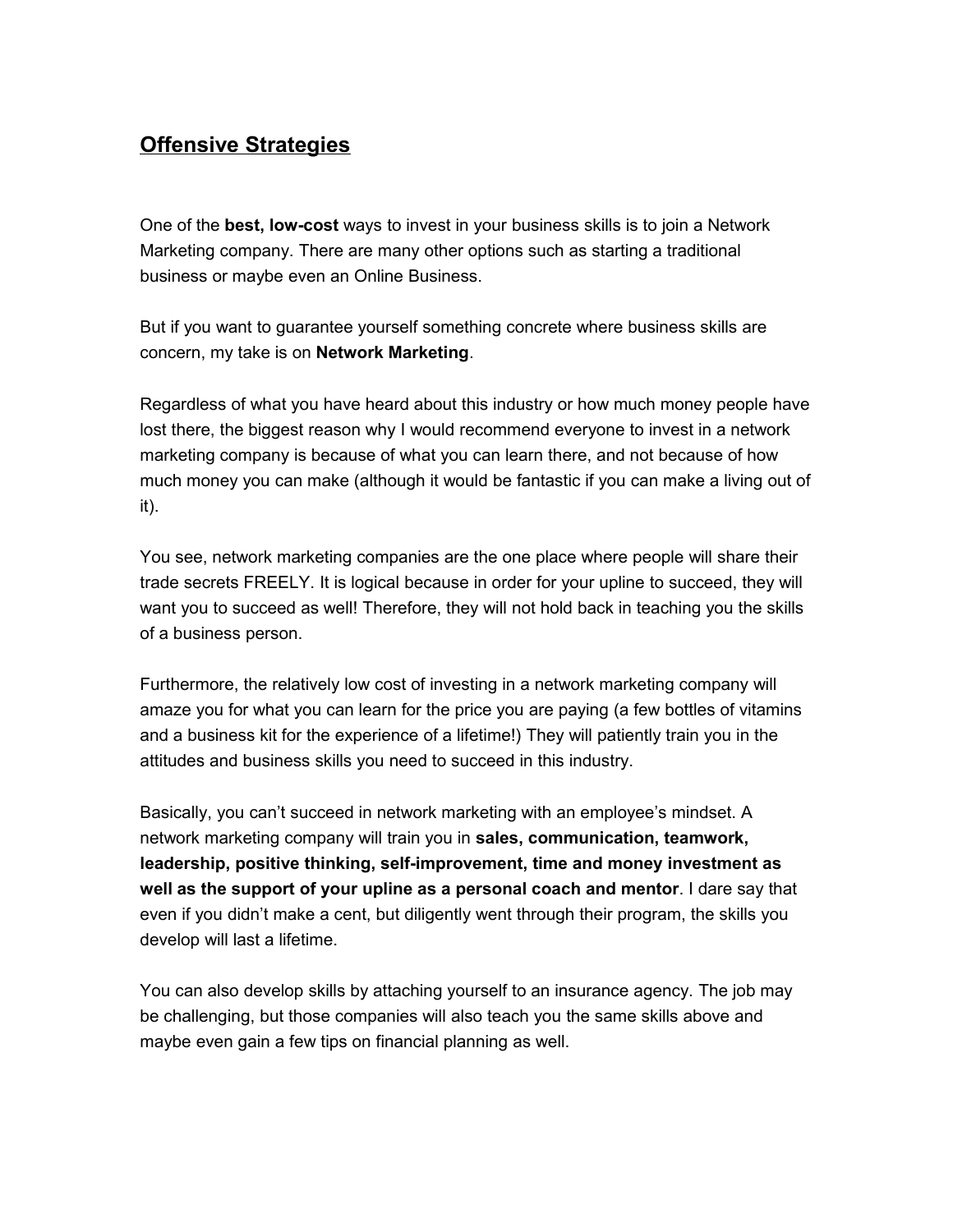How about an Internet business? If you have the aptitude for computers, Internet businesses offer a low cost, high-profit margin business that can earn a lot of money and tap into a worldwide market.

Other places you can learn about business skills can be found at financial planning courses, real estate investment courses, time management courses and lots more.

All these I have suggested will be the safest way you can start a new business. You are only spending a few hundred to a thousand dollars in start-up and education. A traditional business might be too risky for someone without any business experience. You invest tens of thousands of dollars and you might struggle trying to break even. But once you have developed the skills above, you will have a higher chance of succeeding.

The most important thing of all besides a good learning attitude are the people you mix around with.

#### It has been said before; **you are the sum of the five people you spend the most time with!**

This is very hard to swallow but imagine if you start talking to your five beer drinking, poker buddies that you want to go out on your own and make a fortune, what would they tell you? They would laugh their socks off before tearing your ego into a million pieces!

At the heart of man lies jealousy. They don't want to see the people around them succeed. If you succeed, it makes them look bad. They know in their hearts that they are going no where yet they embrace that lifestyle and pull you down with them. They will steal your dream, and rob you of your financial freedom if you are not careful!

#### The key point to remember is: **Only mix with Positive thinking people!**

Positive thinking is not wishful thinking. A wishful thinker is a dreamer who doesn't take action. Positive thinking is backed by action and you will feel the energy of people who believe in you and support your dreams.

#### **If you hang out with ducks, you will quack… but if you hang out with eagles, you will soar!**